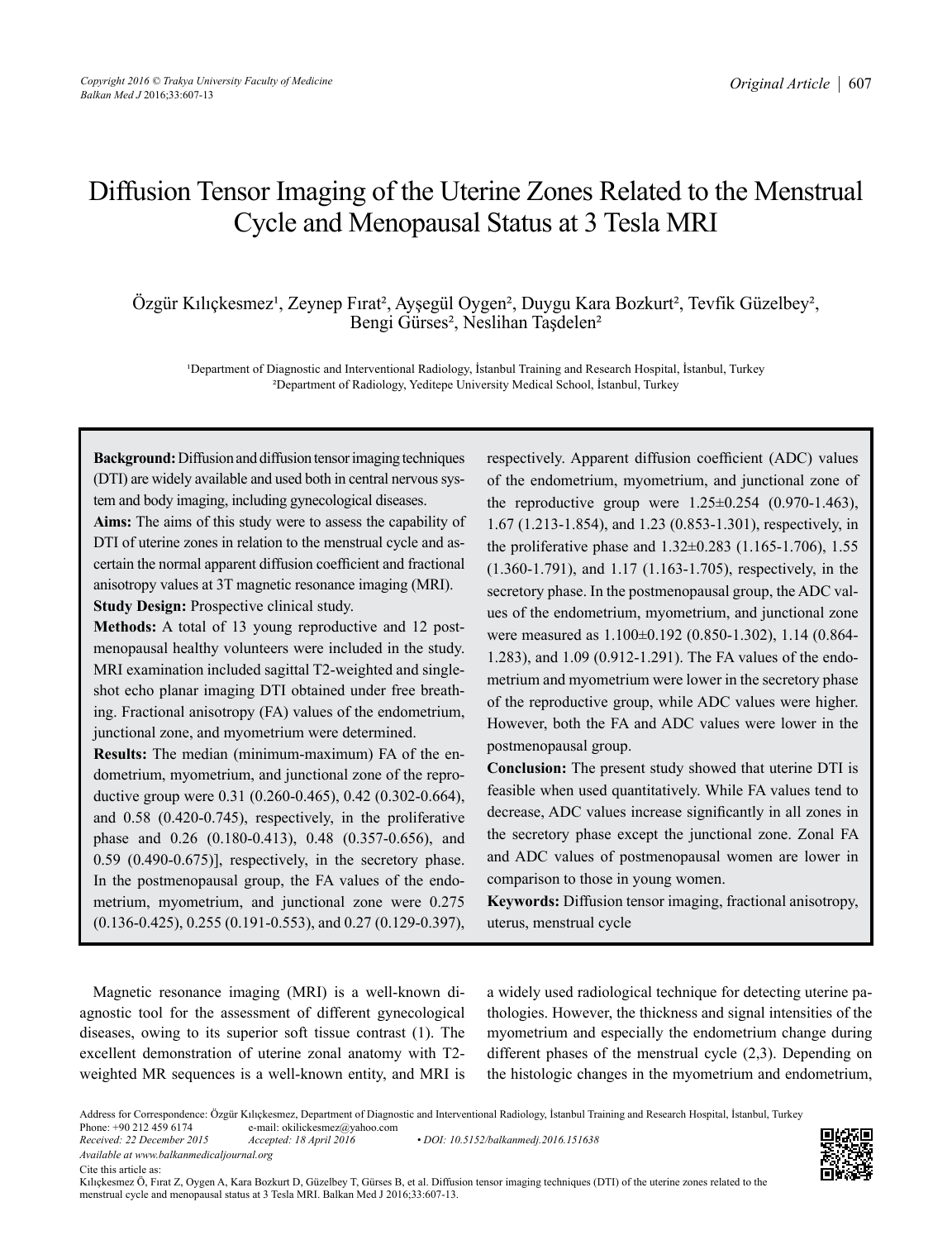variation of the apparent diffusion coefficient (ADC) values of the normal uterine zones in the different periods of the cycle is demonstrated in the literature (4,5). Diffusion-weighted imaging (DWI) can show abnormal signals reflecting pathologic foci based on differences in molecular diffusion. It also allows for quantitative evaluation of the ADC that may be useful for the differentiation of malignant and benign tissues, and for demonstrating therapeutic outcomes (6,7).

Diffusion tensor imaging (DTI) may be defined as advanced DWI, which can be used to determine the water diffusion directionality in detail. Diffusion is not a one-dimensional process, and in the organized viscera, diffusion does not occur equally in all directions. The directionality of water diffusion is defined by anisotropy index (fractional anisotropy), which determines microstructural arrangement, like the quantity and direction of fibrous tissue (8,9). In tissues like the kidneys, due to the presence of collecting ducts and tubules, or the uterus, due to the muscle structures, diffusion has anisotropic properties. Diffusion tensor imaging is the best method to evaluate the anisotropic properties of solid organs, and it, unlike DWI, permits the analysis of diffusion along multiple directions. Recently, the improvement of this technique made it a useful and complementary sequence to conventional imaging techniques for demonstrating the fiber structures of the uterus (4,8,10-13).

Knowledge of the fractional anisotropy (FA) values of normal uterine zones will be required during the quantitative evaluation of DTI images in various diseases of the uteri of women at different menstrual cycle phases and ages. The purpose of this study was to define zonal uterine DTI parameters in premenopausal healthy volunteers in relation to the menstrual cycle, along with post-menopausal healthy women, and to evaluate the feasibility of the technique. Although the endometrium is not composed of fiber structures, we aimed to determine the FA values for comparison with the other zonal structures.

## **MATERIALS AND METHODS**

## **Study population**

The local ethics committee approved the study, and informed consent was signed by all subjects. From June 2013 to November 2014, a total of 13 healthy volunteers in the premenopausal reproductive period with a median (minimummaximum) age of 28 (25-33), and a total of 12 postmenopausal women with a median (minimum-maximum) age of 50 (age range: 48-65) were enrolled in the study. Among premenopausal women, exclusion criteria included irregular menstrual cycles, oral contraceptive usage, gynecological disease history, cesarean section history, and pathological findings on

MRI examination. The median (minimum-maximum) menstrual cycle duration was 28 days (27-31 days). The volunteers were chosen among women with regular cycles for the last six months. Among postmenopausal women, exclusion criteria were postmenopausal bleeding, gynecological disease history, hormone replacement therapy, and abnormal MRI findings. In the postmenopausal study group, MRI examination was performed once. On the other hand, MRI examinations were performed twice in the reproductive group, including the midproliferative and mid-secretory phases. The menstrual period included the first four days of the cycle, the proliferative period started after the fourth day, and the secretory period included the days after ovulation, which was assumed to occur on the 14<sup>th</sup> day. All reproductive women underwent pelvic MRI in the mid-proliferative period  $(9<sup>th</sup>$  day of the cycle) and the mid-secretory period  $(21<sup>st</sup>$  day the cycle).

## **Magnetic resonance imaging protocol**

MRI was performed with a 3T MRI system (Intera Achieva, Philips Medical Systems, Philips Healthcare; Best, Netherlands), including high-power gradients with a slew rate of 200 mT/m/ ms and a maximum strength of 80 mT/m. A six-channel phased array SENSE Torso coil was used in examinations. For each patient, a turbo spin echo T2-weighted (TSE) sequence in the sagittal plane and a sagittal DTI were performed using the single-shot (SS) echo planar imaging (EPI) technique with free breathing.

Diffusion tensor imaging using SS EPI (slice thickness, 3 mm; interslice gap, 1 mm; repetition time (TR), 10000 ms; echo time (TE), 60 ms; matrix, 100×132; voxel size, 1.67×1.67×3.00 mm; acquisition time, 6.12 min; number of excitations (NEX), 2; number of slices, 40; b, 0 and 700 s/mm<sup>2</sup>) was acquired in the sagittal plane with free breathing. The parallel imaging method was used with a sensitivity encoding for a fast MRI (SENSE) factor of 2. The diffusion direction number was 16. The field of view (FOV) was 260 mm, and the thickness and interslice gap values were the same for DTI and T2W images to enable anatomical compatibility for analysis.

#### **Data analysis**

After acquisition of the images, the data were transferred to a workstation equipped with manufacturer-supplied software (Extended MR Workspace R 2.6.3.1, Philips Healthcare; Best, Netherlands) for analysis. Initially, the T2-weighted images were evaluated to exclude the presence of uterine pathology and whether the three zones of the uterus were clearly discernible. These evaluations and subsequent DTI measurements were performed by two experienced radiologists (BG: 8 years, OK: 13 years) in body diffusion imaging. In the postmenopausal group, one subject with poor discrimination of uterine zones was excluded.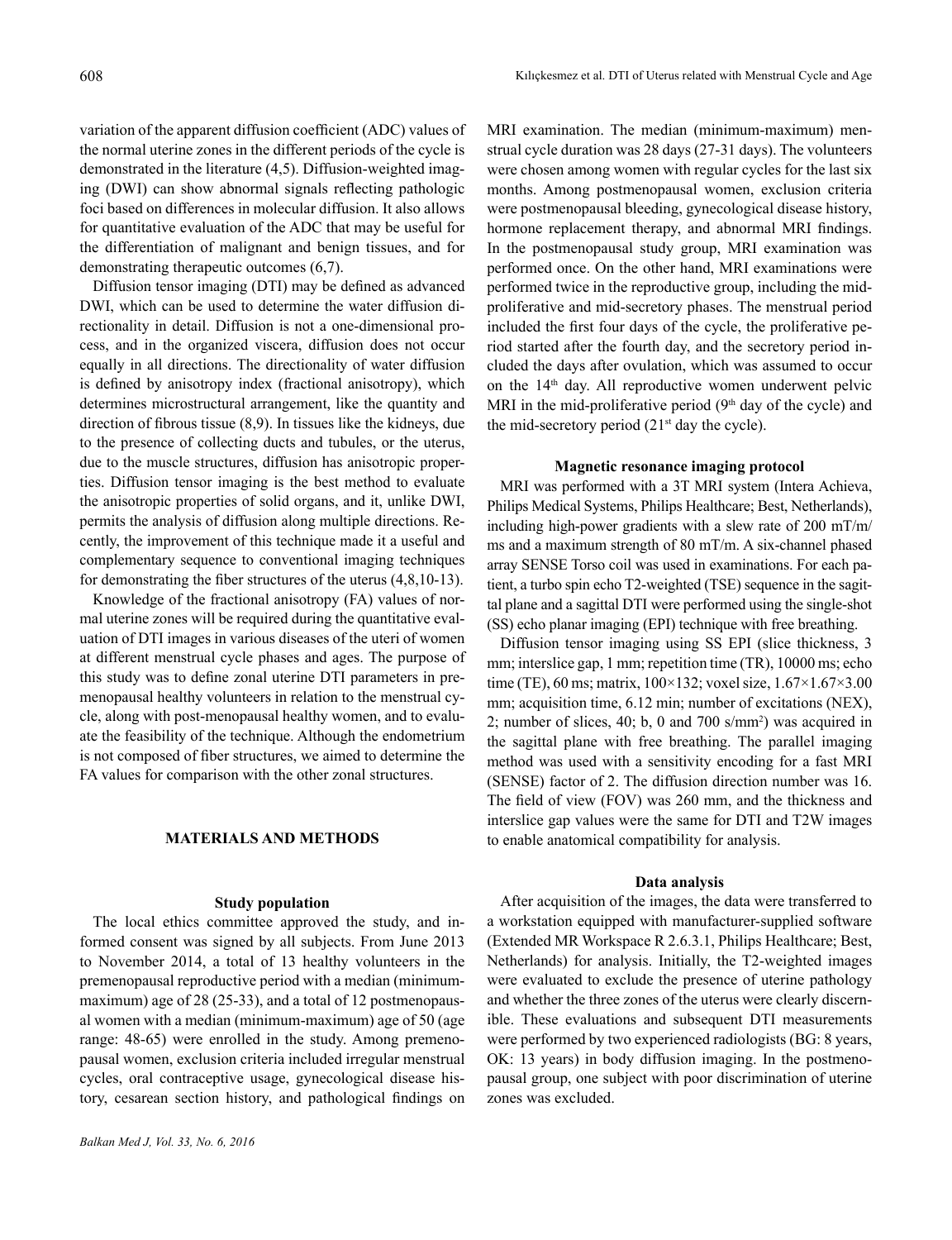A T2-weighted sequence was used as an anatomical guide while drawing regions of interest (ROI) on the b=0 images. Freehand ROIs were placed on the target zone to include whole pixels at the chosen slices on the endometrium, junctional zone, and myometrium. Although the junctional zone is less discernible in the postmenopausal period, we measured it by tracing the innermost part of the myometrium.

For DTI data analysis and measurements, the midsagittal and two parasagittal slices were used to include the most proper area of each uterine layer, and hence the largest possible ROI by selecting the midsagittal three slices. The special software automatically measured the FA and ADC of the chosen ROIs. Measurements were done in each zone by two radiologists in agreement. These measurements were done for each reproductive group subject, in the mid-proliferative and mid-secretory periods. For the postmenopausal group, the MRI examination was performed once, and the FA and ADC measurements were carried out with the same technique as in the premenopausal group. For each measurement, great attention was paid to not putting ROIs on the areas with susceptibility artifacts. Angular threshold and anisotropy values were in the range of 30-40 and 0.21-0.20, respectively. Also, colorcoded FA maps were created in subjects, and the blue color represented craniocaudal, green color antero-posterior, and red color medio-lateral dimensions of diffusion. The strength of the anisotropy was shown by the intensity of the colors.

## **Statistical analysis**

Statistical analysis was done with a commercially available software (Statistical Package for Social Sciences version 18, SPSS Inc.; Chicago, IL, USA). The differences between the zonal measurements of three different groups (proliferative, secretory, and postmenopausal) were evaluated using a Kruskal-Wallis and post-hoc tests and Bonferroni correction. The adjusted alpha value was 0.017, and the significance level was 0.003. Then, within-group differences were assessed with the Wilcoxon signed-rank test. The comparisons between the pre- and post-menopausal groups were performed with the Mann-Whitney U test. P values less than 0.05 were considered statistically significant.

## **RESULTS**

The age distribution of the two groups was significantly different (p<0.001). The median (minimum-maximum) FA values of endometrial zone in the proliferative and secretory phases of the reproductive group and postmenopausal group were 0.31 (0.260-0.465), 0.26 (0.180-0.413), and 0.275 (0.136-0.425), respectively. The difference was statistically

significant between the proliferative and secretory groups (p=0.011). The median (minimum-maximum) ADC values of the endometrial zone were measured as 1.25±0.254 (0.970- 1.463), 1.32±0.283 (1.165-1.706), and 1.100±0.192 (0.850-  $1.302$ ) ( $x10^{-3}$ mm<sup>2</sup>/s), respectively, and the difference was statistically significant between the proliferative and secretory groups  $(p=0.010)$ .

The median (minimum-maximum) FA values of the myometrium in the proliferative and secretory phases and the postmenopausal period were 0.42 (0.302-0.664), 0.48 (0.357- 0.656), and 0.255 (0.191-0.553), respectively. The ADC values were measured as 1.67 (1.213-1.854), 1.55 (1.360-1.791), and 1.14 (0.864-1.283)  $(x10^{-3} \text{ mm}^2/\text{s})$ , respectively. The difference was statistically significant between the reproductive and postmenopausal groups for both FA  $(p<0.001)$  and ADC  $(p<0.001)$  values.

In the proliferative phase, the median FA value of all three zones were higher compared with the secretory phase. Both proliferative and secretory FA values of the endometrium and myometrium were higher when compared with postmenopausal measurements.

ADC values tend to increase significantly in all zones in the secretory phase except the junctional zone. Like FA, ADC also differed with age. In the postmenopausal period, ADC values decreased significantly for the endometrium and myometrium (p<0.001).

The median FA and ADC measurements and the statistical findings are summarized in Tables 1 and 2. Graphs of endometrial FA and ADC values are shown in Figure 1-3. Representative sagittal T2 sequence and the corresponding FA maps of the secretory phase of the uterus in a reproductive volunteer and a postmenopausal volunteer, along with a demonstration of ROI placement, are shown in Figure 4, 5.

### **DISCUSSION**

In this study, we were able to obtain uterine DTI images that were free of artifacts (which was evaluated qualitatively) and measure zonal FA values in all three zones both in the reproductive and postmenopausal periods *in vivo* with a 3T MRI machine. In the postmenopausal period, however, the junctional zone was less discernible from the neighboring zones.

Fiocchi et al. (10) showed that the FA and ADC values of the whole uterus in a cesarean-scarred uteri group were 0.42±0.02 and 1.82±0.18, respectively. For comparison, the volunteers' values were similar, without a statistical difference:  $0.41 \pm 0.02$ and 1.93±0.25. The measurements of anterior isthmic regions revealed a difference in fiber density and numbers between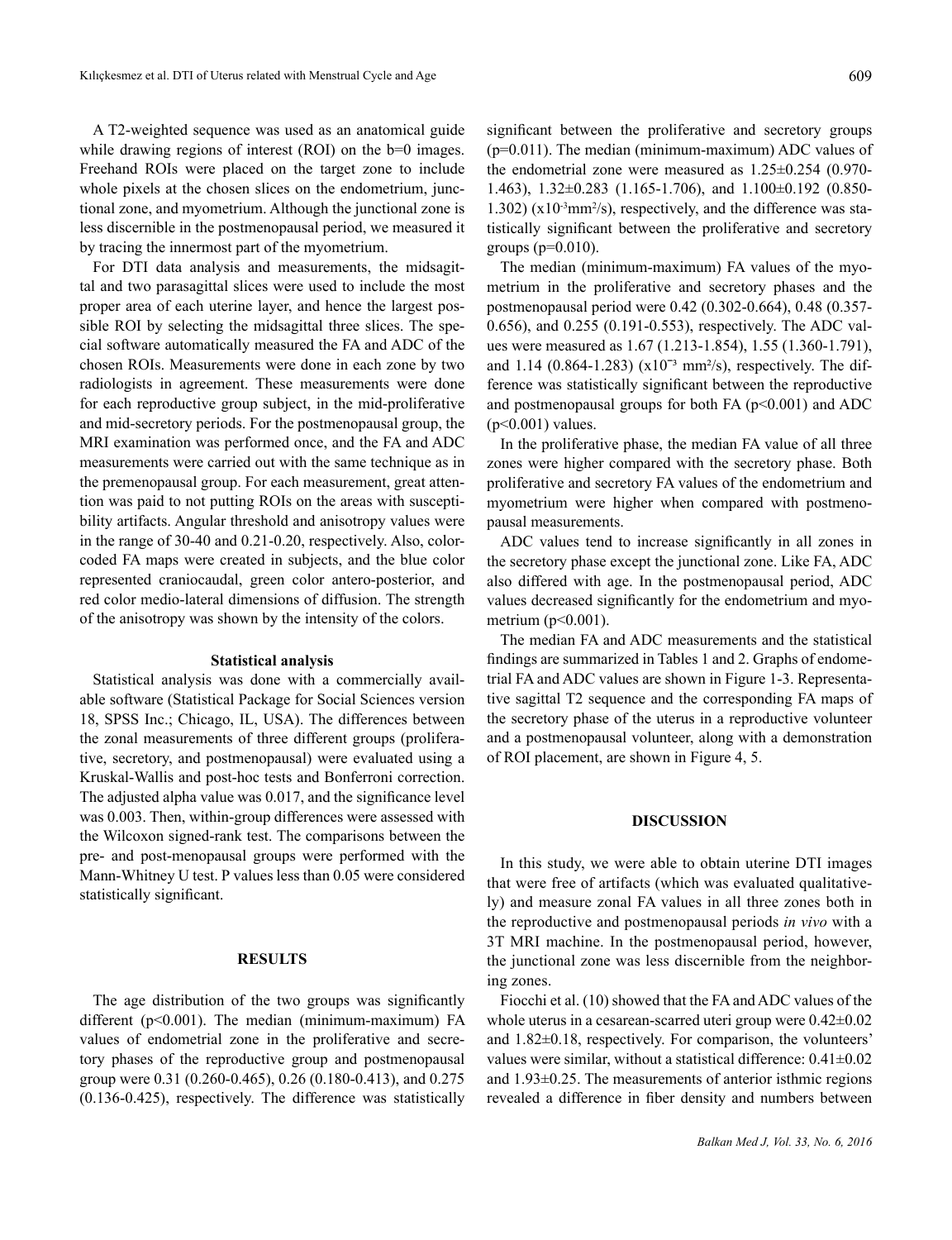|                                                   | Endometrium                |                                         | Myometrium                 |                                               | Junctional Zone           |                           |
|---------------------------------------------------|----------------------------|-----------------------------------------|----------------------------|-----------------------------------------------|---------------------------|---------------------------|
|                                                   | FA                         | ADC.<br>$(x10^{-3}$ mm <sup>2</sup> /s) | FA                         | <b>ADC</b><br>$(x10^{-3}$ mm <sup>2</sup> /s) | FA                        | <b>ADC</b>                |
| Proliferative phase $(n=13)$                      | 0.31<br>$(0.260 - 0.465)$  | $1.25 \pm 0.254$<br>$(0.970 - 1.463)$   | 0.42<br>$(0.302 - 0.664)$  | 1.67<br>$(1.213 - 1.854)$                     | 0.58<br>$(0.420 - 0.745)$ | 1.23<br>$(0.853 - 1.301)$ |
| Secretory phase $(n=13)$                          | 0.26<br>$(0.180 - 0.413)$  | $1.32 \pm 0.283$<br>$(1.165 - 1.706)$   | 0.48<br>$(0.357 - 0.656)$  | 1.55<br>$(1.360 - 1.791)$                     | 0.59<br>$(0.490 - 0.675)$ | 1.17<br>$(1.163 - 1.705)$ |
| p (Proliferative versus secretory)                | 0.011                      | 0.010                                   | 0.080                      | 0.033                                         | 0.408                     | 0.649                     |
| Post-menopausal $(n=12)$                          | 0.275<br>$(0.136 - 0.425)$ | $1.100 \pm 0.192$<br>$(0.850 - 1.302)$  | 0.255<br>$(0.191 - 0.553)$ | 1.14<br>$(0.864 - 1.283)$                     | 0.27<br>$(0.129 - 0.397)$ | 1.09<br>$(0.912 - 1.291)$ |
| p (Median productive versus post-menopau-<br>sal) | 0.574                      | < 0.001                                 | < 0.001                    | < 0.001                                       | < 0.001                   | 0.728                     |

| <b>TABLE 1.</b> Median (minimum-maximum) zonal and cyclic FA and ADC values of the reproductive |                                                             |  |
|-------------------------------------------------------------------------------------------------|-------------------------------------------------------------|--|
|                                                                                                 | (proliferative and secretory) and the postmenopausal groups |  |

**TABLE 2.** FA values of the endometrium in the reproductive and postmenopausal patients

|                                                         |     | Proliferative P. | Secretory P. |     | Postmenopausal |  |
|---------------------------------------------------------|-----|------------------|--------------|-----|----------------|--|
| Nr                                                      | Age | FA               | FA           | Age | FA             |  |
| $\mathbf{1}$                                            | 33  | 0.31             | 0.30         | 65  | 0.42           |  |
| $\overline{2}$                                          | 29  | 0.33             | 0.22         | 50  | 0.13           |  |
| 3                                                       | 31  | 0.46             | 0.31         | 52  | 0.27           |  |
| 4                                                       | 25  | 0.28             | 0.27         | 48  | 0.36           |  |
| 5                                                       | 28  | 0.41             | 0.41         | 49  | 0.22           |  |
| 6                                                       | 31  | 0.26             | 0.29         | 48  | 0.44           |  |
| 7                                                       | 27  | 0.32             | 0.25         | 46  | 0.30           |  |
| 8                                                       | 25  | 0.28             | 0.22         | 48  | 0.23           |  |
| 9                                                       | 32  | 0.28             | 0.32         | 49  | 0.17           |  |
| 10                                                      | 25  | 0.31             | 0.26         | 53  | 0.22           |  |
| 11                                                      | 27  | 0.32             | 0.22         | 55  | 0.24           |  |
| 12                                                      | 30  | 0.30             | 0.24         | 48  | 0.30           |  |
| 13                                                      | 29  | 0.29             | 0.18         |     |                |  |
| Mean                                                    | 29  | 0.32             | 0.27         | 51  | 0.28           |  |
| FA: fractional anisotropy; Nr: subject number; P: phase |     |                  |              |     |                |  |



**FIG. 1.** Graph showing the cyclic endometrial FA values of the reproductive group. (FA: fractional anisotropy)



**FIG. 2.** Graph showing the cyclic endometrial ADC values of the reproductive group. (ADC: apparent diffusion coefficient)



**FIG. 3.** Graph showing the endometrial FA values of the reproductive and postmenopausal groups. (FA: fractional anisotropy)

these two groups, which were smaller in the cesarean section group. The study was carried out on a 3T MRI, and DTI was obtained with a b value of (0.600 smm-2) (10). In an *ex vivo* study published by Toba et al. (8), data were obtained from five *ex vivo* organs of patients subjected to hysterectomy for medical reasons. In this study, a 4.7T MRI was used, and the ADC values of the interior and exterior myometrial zones and tumor were not statistically different. The FA values of the interior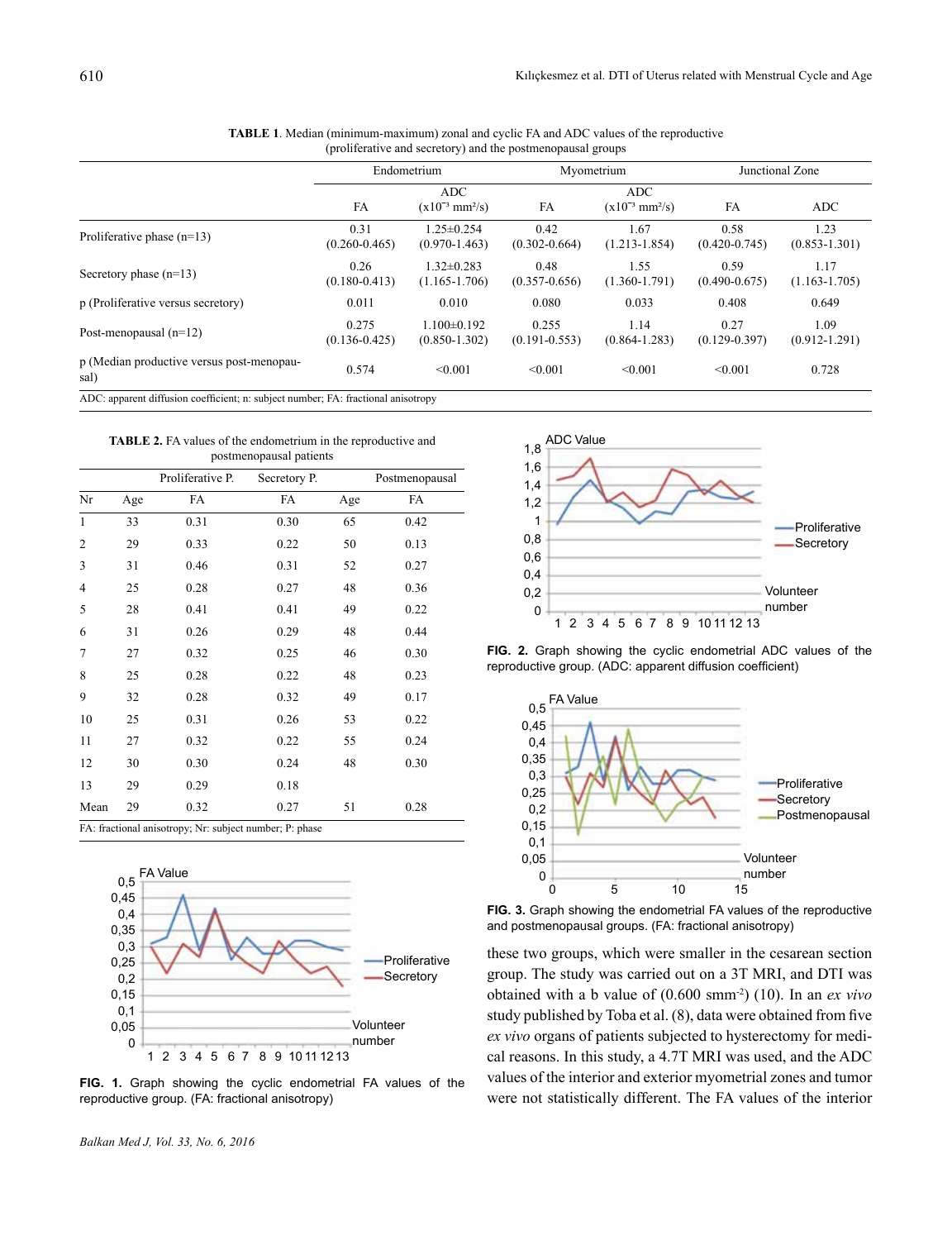

**FIG. 4. a-d.** Sagittal MRI of the uterus of a 28-year-old volunteer in the secretory phase; a sagittal T2-weighted image shows the zonal differentiation with great detail and resolution (E: endometrium, the central white line; JZ: junctional zone, dark grey line encircling the endometrium; M: myometrium, the thick outer light grey muscle tissue) (a), and the sagittal color-coded fractional anisotropy map shows low zonal differentiation (b). Region of interest insertion for zonal measurements (area confined into white line: endometrium; area between yellow and white lines: junctional zone; area between orange and yellow lines: myometrium) (c) and sagittal 3D tractography image of the uterus (blue fibers: circular fibers; green fibers: longitudinal fibers) (d).



**FIG. 5. a, b.** Sagittal MRI of the uterus of a 53-year-old volunteer; the sagittal T2-weighted image shows the poor zonal differentiation and thinner endometrium compared with younger volunteers (a), and the sagittal-color coded fractional anisotropy map (b).

 $(0.446\pm0.01)$  and exterior myometrial zones  $(0.326\pm0.08)$ were statistically higher than the tumor  $(0.216\pm0.05)$  (p<0.01 for both) (8). Thrippleton et al. (14) performed an *ex vivo* study with a 7T MRI and found the FA value of the leiomyomas to be around 0.20-0.28±0.053, and the myometrium as 0.395±0.032; they concluded that these findings suggest that water molecule diffusion may be fastest in a direction parallel with fibers of the myometrial muscles and dense fibroid structures (14).

The differences in the FA and ADC values of the cyclic reproductive and postmenopausal endometrium are likely to determine variations in the viscosity of the interstitial space and in the ratio of the volume occupied by cells to the volume of the interstitial space. The amount of water molecules decreases in the postmenopausal period, so the lower FA and higher ADC values of the endometrial zone in the younger women may be answered by increased estrogen, progesterone, and gonadotropins. With increasing age, the age-dependent changes in the ADC of the endometrial zone indicate that the age factor should be taken into account during quantitative evaluation of endometrial abnormalities (15,16). Also, with increasing age, the FA values of the myometrium and junctional zone showed a decreasing tendency, while the FA values of the endometrium were almost unchanged, indicating the differentiation of uterine microstructural organization, such as the density and orientation of fibrous tissue, as age increased. As widely known, endometrial thickness increases in the later phases of the menstrual cycle in correlation with serum levels (17). A similar correlation between estradiol and the changes of endometrial FA values may imply that higher estradiol results in a higher isotropy of water diffusion directionality and lower FA values (18).

Studies regarding the cyclic ADC changes of uterine zones in the literature revealed that ADC values increase beginning from the proliferative phase to secretory phase, and are higher in the secretory phase, probably related to increased fluid content (4,15,19,20).

A study by Kuang et al. (15) revealed that the endometrial ADCs in different age groups were higher in the midsecretory period than those during the mid-proliferative period (p<0.05). There was no statistical difference between two periods or three age groups for the myometrial and the junctional zones.

Kido et al. (4) found that the ADC values of the endometrium were  $1.00 \times 10^{-3}$  mm<sup>2</sup>/s in the menstrual phase, which increased to  $1.41 \times 10^{-3}$  mm<sup>2</sup>/s in the mid-proliferative phase and then to  $1.45 \times 10^{-3}$  mm<sup>2</sup>/s in the secretory phases. Similarly, Tsili et al. (20) found a difference in the zonal ADC values in different phases. Endometrial ADC values were calculated as  $1.39 \pm 0.20 \times 10^{-3}$  mm<sup>2</sup>/s for the proliferative phase,  $1.50\pm0.18$  x $10^{-3}$  mm<sup>2</sup>/s for the secretory phase, and  $1.25\pm0.27$  $x10^{-3}$  mm<sup>2</sup>/s for the menstrual phase (20). Our results are also in concordance with the existing reports; endometrial ADC in the mid-proliferative phase increased from  $1.21 \pm 0.25$  to 1.38±0.28 mm2 /s in the mid-secretory period.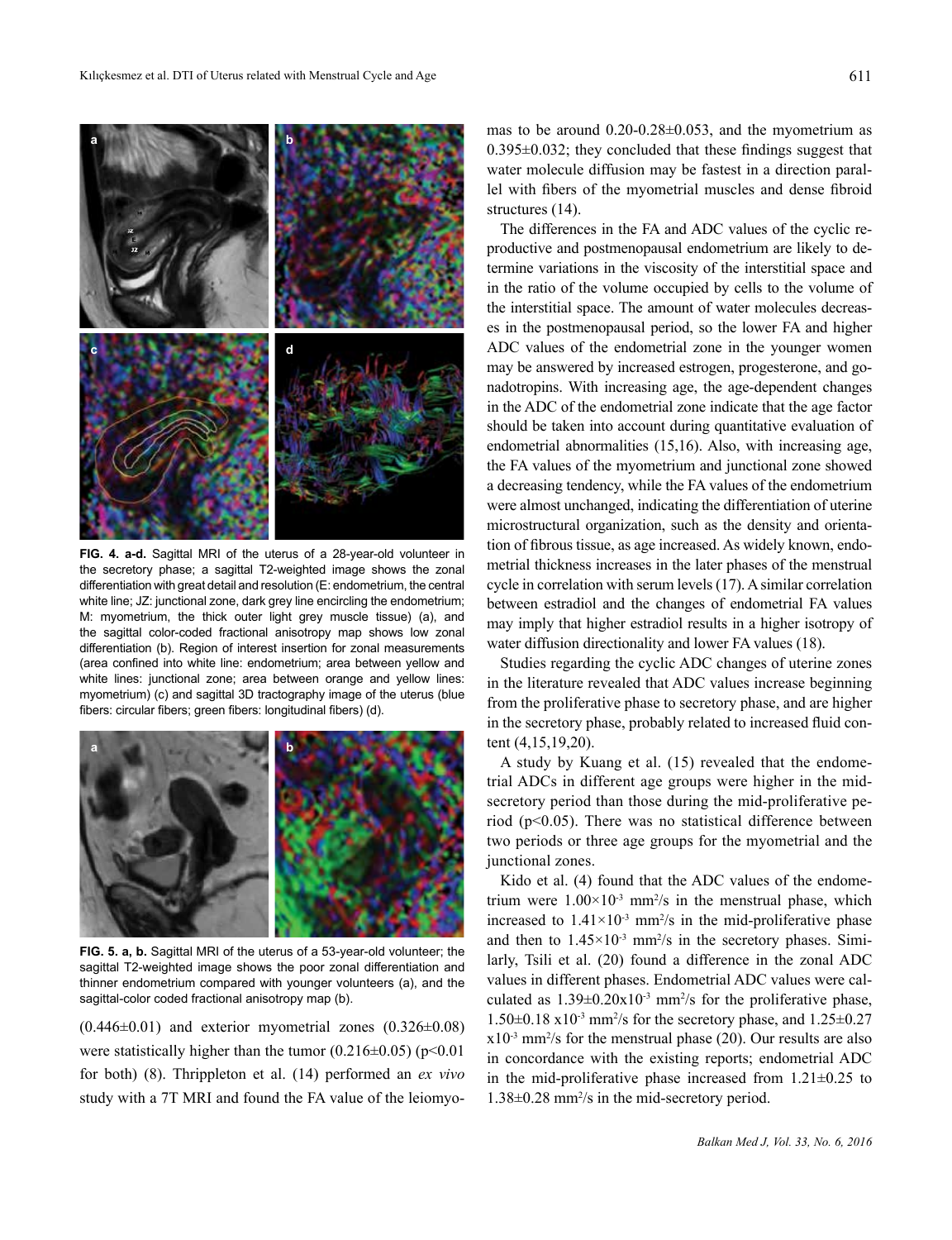In the mid-proliferative period, glandular, endometrial stromal, and the endothelial cells of the vessels showed a significant proliferation as a reaction to increased estrogen. These cells included large nuclei with undeveloped cytoplasms, which resulted in the restriction of water molecules' diffusivity both in the extracellular and intracellular spaces. In the mid-secretory period, increased progesterone leads to secretion in the endometrium, which results in stromal focal necrosis, glandular atrophy, and edema secondary to epithelial glandular coiling. These mechanisms may be the cause of the high ADC values of the endometrial zone during the mid-secretory phase (15,21-23). For the myometrium, edema in the secretory phase may have an effect to lower FA values, whereas myometrial contractions and relatively low water content might have increased FA values (4).

Like the other reports, the present study also demonstrated a significant zonal difference of ADC values and with some of the FA values (4,5,15,19,20).

This study includes some limitations. First, we performed DTI in the two periods of the menstrual cycle and excluded the menstrual period. Nevertheless, the blood products in the endometrial cavity may influence the reliability of the measurements in the menstrual phase. Second, the subject number was relatively low.

In conclusion, the present study shows that quantitative DTI of the uterine zones is technically possible with 3T MRI. FA values of the uterus vary depend on zonal structure, age, and the period of the menstrual cycle. While FA values tend to decrease, ADC values significantly increase in all zones in the secretory phase except in the junctional zone. With aging, both FA and ADC values decrease. During interpretation of the FA values of the uterus, the age, zone, and periods of the menstrual cycle should be considered.

**Ethics Committee Approval:** Ethics committe approval for this study was received from the ethics committee of Yeditepe University School of Medicine.

**Informed Consent:** Written informed consent was obtained from the patients who participated in this study.

**Peer-review:** Externally peer-reviewed.

**Author contributions:** Concept - O.K., Z.F., N.T.; Design - O.K., B.G., N.T.; Supervision - O.K., N.T., B.G.; Resource - D.K.B., A.O.,T.G.; Materials - D.K.B.,T.G., A.O.; Data Collection and/or Processing - D.K.B., T.G., A.O.; Analysis and/or Interpretation - Z.F., D.K.B., T.G.; Literature Search - Z.F., D.K.B.,T.G.; Writing - O.K., B.G., Z.F.; Critical Reviews - O.K., B.G., Z.F.

**Conflict of Interest:** No conflict of interest was declared by the authors.

**Financial Disclosure:** The authors declared that this study has received no financial support.

## **REFERENCES**

- 1. Koyama T, Togashi K. Functional MR imaging of the female pelvis. *J Magn Reson Imaging* 2007;25:1101-12. [[CrossRef](https://doi.org/10.1002/jmri.20913)]
- 2. Haynor DR, Mack LA, Soules MR, Shuman WP, Montana MA, Moss AA. Changing appearance of the normal uterus during the menstrual cycle: MR studies. *Radiology* 1986;161:459-62. [[CrossRef](https://doi.org/10.1148/radiology.161.2.3532190)]
- 3. Hricak H. MRI of the female pelvis: a review. *AJR Am J Roentgenol* 1986;146:1115-22. [\[CrossRef\]](https://doi.org/10.2214/ajr.146.6.1115)
- 4. Kido A, Kataoka M, Koyama T, Yamamoto A, Saga T, Togashi K. Changes in apparent diffusion coefficients in the normal uterus during different phases of the menstrual cycle. *Br J Radiol* 2010;83:524-8. [\[CrossRef\]](https://doi.org/10.1259/bjr/11056533)
- 5. Kilickesmez O, Bayramoglu S, Inci E, Cimilli T, Kayhan A. Quantitative diffusion-weighted magnetic resonance imaging of normal and diseased uterine zones. *Acta Radiol* 2009;50:340-7. [[CrossRef](https://doi.org/10.1080/02841850902735858)]
- 6. Charles-Edwards EM, deSouza NM. Diffusion-weighted magnetic resonance imaging and its application to cancer. *Cancer Imaging* 2006;6:135-43. [[CrossRef](https://doi.org/10.1102/1470-7330.2006.0021)]
- 7. Namimoto T, Awai K, Nakaura T, Yanaga Y, Hirai T, Yamashita Y. Role of diffusion weighted imaging in the diagnosis of gynecological diseases. *Eur Radiol* 2009;19:745-60. [\[CrossRef\]](https://doi.org/10.1007/s00330-008-1185-5)
- 8. Toba M, Miyasaka N, Sakurai U, Yamada I, Eishi Y, Kubota T. Diagnostic possibility of diffusion tensor imaging for the evaluation of myometrial invasion in endometrial cancer: an ex vivo study. *J Magn Reson Imaging* 2011;34:616-22. [[CrossRef](https://doi.org/10.1002/jmri.22693)]
- 9. Bammer R, Acar B, Moseley ME. In vivo MR tractography using diffusion imaging. *Eur J Radiol* 2003;45:223-34. [[CrossRef](https://doi.org/10.1016/S0720-048X(02)00311-X)]
- 10. Fiocchi F, Nocetti L, Siopis E, Currà S, Costi T, Ligabue G, et al. In vivo 3 T MR diffusion tensor imaging for detection of the fibre architecture of the human uterus: a feasibility and quantitative study. *Br J Radiol* 2012;85:1009-17. [\[CrossRef\]](https://doi.org/10.1259/bjr/76693739)
- 11. Yonglan H, Ding N, Xue HD, Jin Z, Ha S, Cao J. Cyclic changes of the uterus and cervix in young and middle-aged women during the menstrual cycle: an initial 3T MR functional imaging study based on T2 mapping and diffusion tensor imaging (DTI) sequences. *ECR* 2014 DOI: 10.1594/ecr2014/C-0498.
- 12. Weiss S, Jaermann T, Schmid P, Staempfli P, Boesiger P, Niederer P, et al. Three-dimensional fiber architecture of the nonpregnant human uterus determined ex vivo using magnetic resonance diffusion tensor imaging. *Anat Rec A Discov Mol Cell Evol Biol* 2006;288:84-90. [[CrossRef](https://doi.org/10.1002/ar.a.20274)]
- 13. Fujimoto K, Kido A, Okada T, Uchikoshi M, Togashi K. Diffusion tensor imaging (DTI) of the normal human uterus in vivo at 3 tesla: comparison of DTI parameters in the different uterine layers. *J Magn Reson Imaging* 2013;38:1494-500. [[CrossRef](https://doi.org/10.1002/jmri.24114)]
- 14. Thrippleton MJ, Bastin ME, Munro KI, Williams AR, Oniscu A, Jansen MA, et al. Ex vivo water diffusion tensor properties of the fibroid uterus at 7 T and their relation to tissue morphology. *J Magn Reson Imaging* 2011;34:1445-51. [[CrossRef](https://doi.org/10.1002/jmri.22793)]
- 15. Kuang F, Ren J, Huan Y, Chen Z, Zhong Q. Apparent diffusion coefficients of normal uterus in premenopausal women with